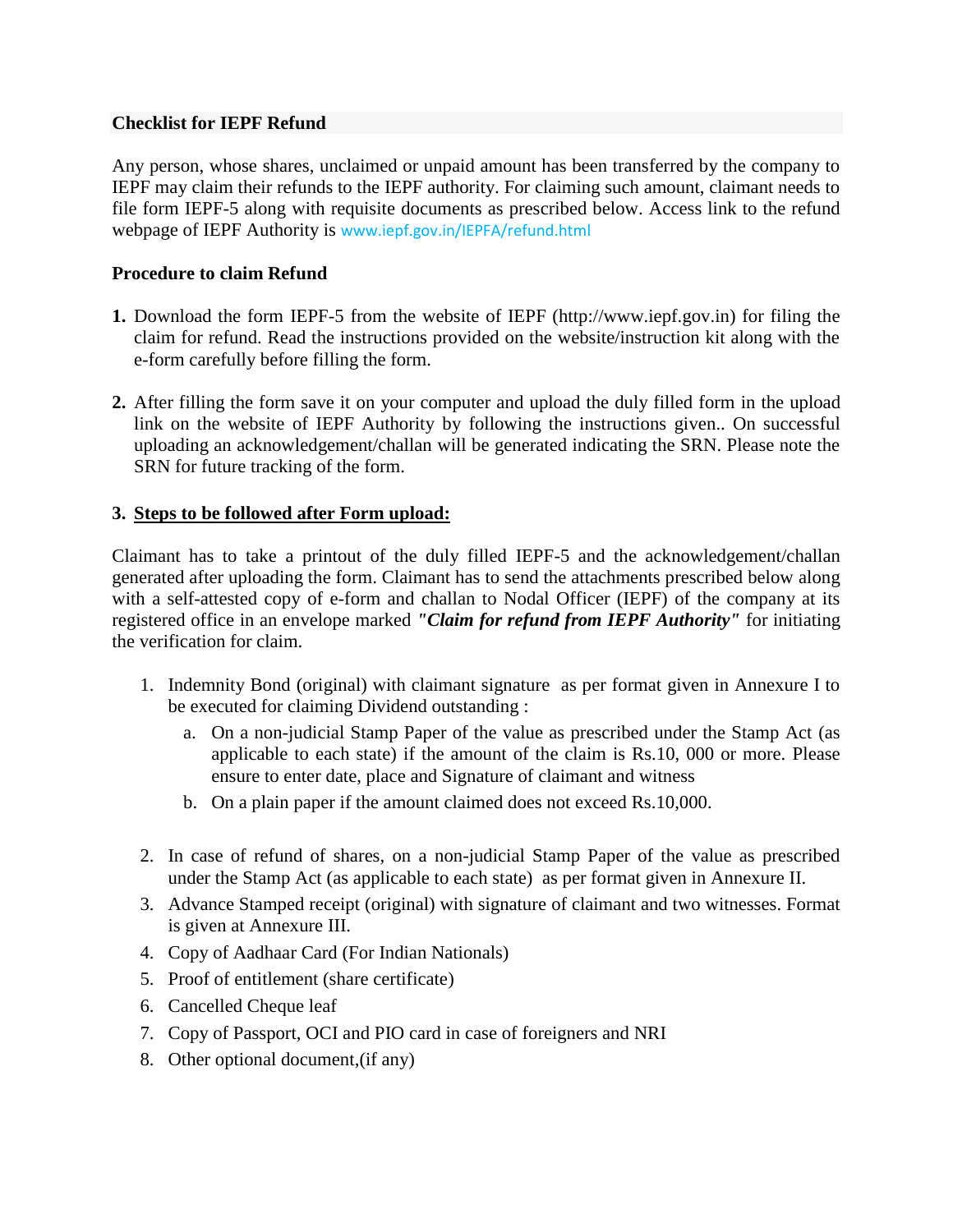# **Address of Nodal Officer of The South Indian Bank Ltd**

Sri. Jimmy Mathew, Company Secretary The South Indian Bank Ltd Secretarial Department SIB House, T.B. Road, Mission Quarters, Thrissur – 680 001, Kerala Ph: 0487 - 2429333

- **4.** In case, claimant is a legal heir or successor or administrator or nominee of the registered security holder, he has to ensure that the transmission process is completed by the company before filing any claim with the Authority. The company will verify all requisite documents required for registering transfer or transmission and will issue a letter to the claimant indicating his entitlement to the said security.
- **5.** Claim forms completed in all aspects will be verified by the concerned company and on the basis of company's verification report; refund will be released by the IEPF Authority:
	- to the Dividend amount claimed, in favor of claimants' *Aadhaar linked bank account* through electronic transfer to the extent of the claimant's entitlement.
	- to the shares claimed, credit the shares to the **claimants'** *DEMAT account* to the extent of the claimant's entitlement.
- **6.** Please note that in case of non receipt of documents by the Authority after the expiry of ninety days from the date of filing of Form IEPF-5, the Authority may reject Form IEPF-5, after giving an opportunity to the claimant to furnish response within a period of thirty days. The claimant shall file only one consolidated claim in respect of a company in a financial year.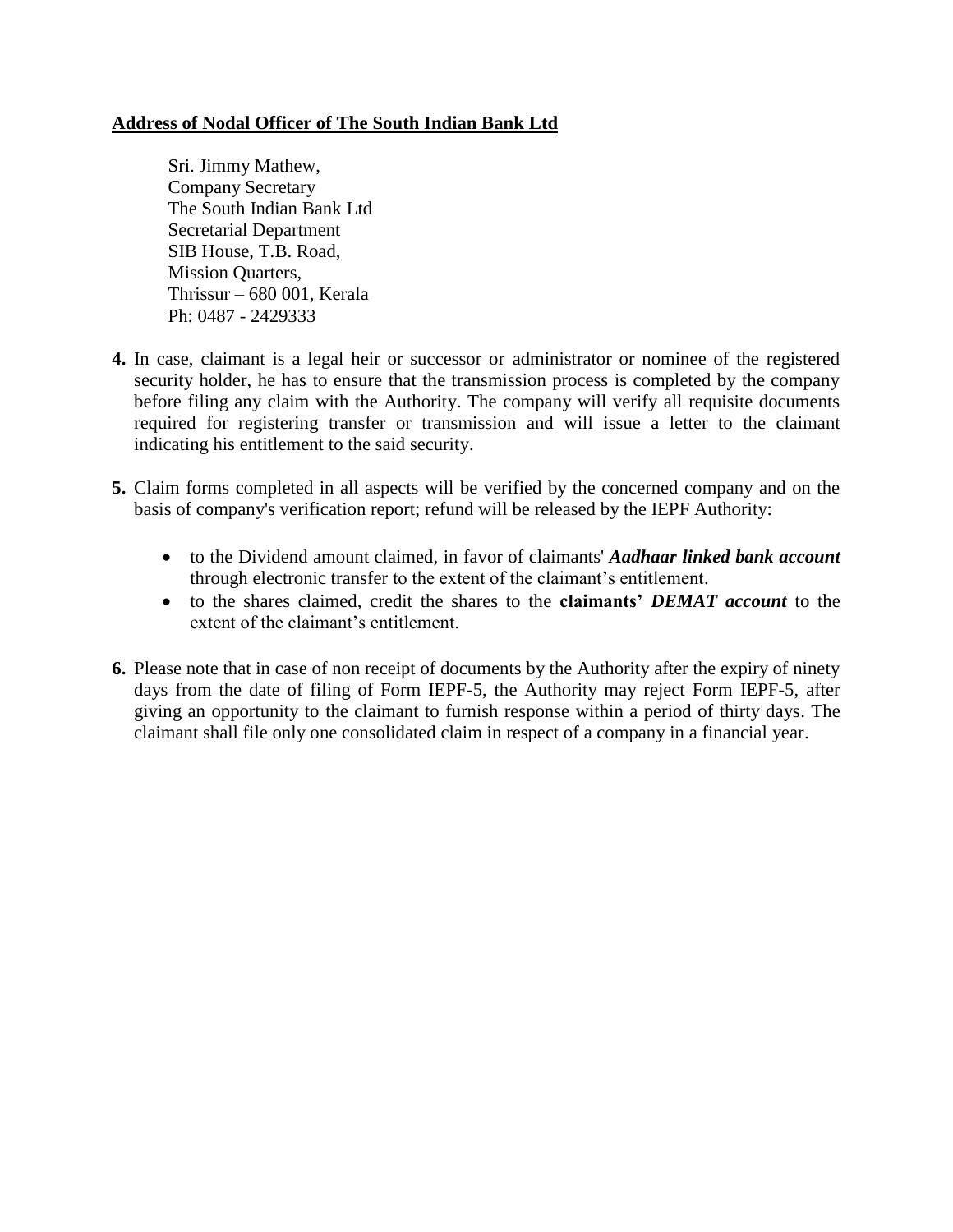## **Annexure I**

### **Indemnity bond**

To

The Investor Education and Protection Fund Authority

………………………

In consideration of the payment of Rs. ………….. being the amount due to me as …………………… (Dividend on Equity / Preference shares / matured deposits / matured debentures / application money due for refund /interest accrued on……………………./Dividend credited to IEPF under Companies Act, 1956or Companies Act, 2013/ Dividend credited to General Revenue Account under Companies Act, 1956 / others, specify………….) for the Financial Year……….. from ……………… out of the Investor Education and Protection Fund by the Authority, I …………………..son /daughter /wife of ……………………. do hereby agree and undertake to indemnify the Investor Education and Protection Fund Authority to the extent of any claim not exceeding the amount hereinbefore mentioned which may be preferred against the Investor Education and Protection Fund Authority, and which it has to lawfully discharge.

Signature

Date: Place:

Witnesses: 1.Signature with date Name Address

2.Signature with date Name Address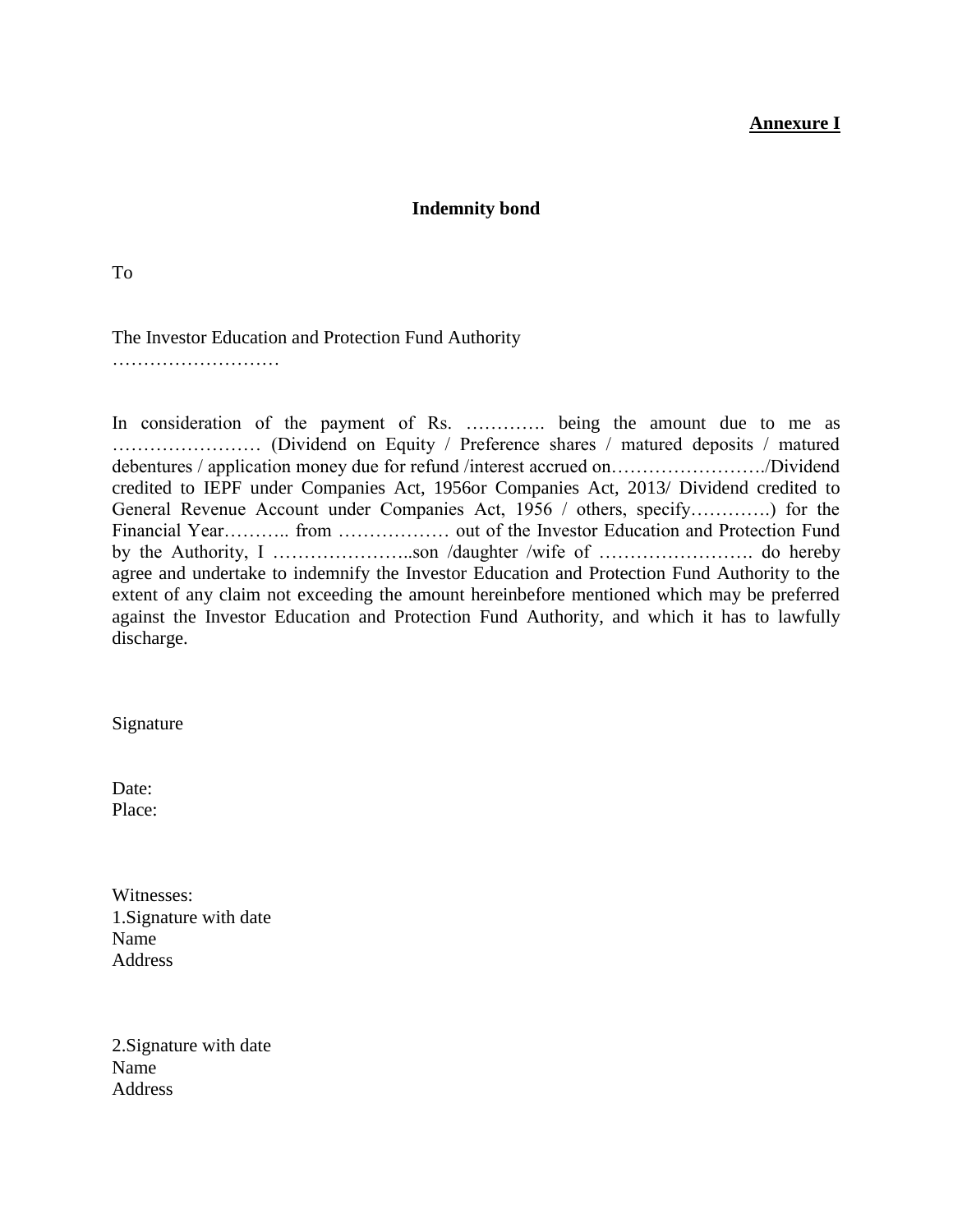# **Annexure II**

### **FORMAT OF INDEMNITY BOND**

(To be executed on a non-judicial Stamp Paper of the value as prescribed under the Stamp Act of respective states from where the indemnity Bond is executed)

This Indemnity agreement made this the …day of ………………… by …………………………….. referred to as principal parties in favour of The South Indian Bank Ltd, Thrissur hereinafter referred to as the Bank. Whereas I/We am/are a shareholder(s) of the bank and holding equity shares as per the details given below:

| <b>Folio No./Demat Account No.</b> | <b>No. of Shares</b> | ISIN         |
|------------------------------------|----------------------|--------------|
|                                    |                      | INE683A01023 |

and whereas the shares pertaining to the above mentioned folio has been transferred by the Bank to the demat account of the IEPF Authority under sub-section 6 of Section 124 of the Companies Act 2013. I/We has been filed Form IEPF-5 on ...... day of ................, 20.. in such manner and procedure as prescribed under the Act requesting for reverting the share(s) transferred by the Bank to the demat account of the IEPF Authority and necessary documents pertaining to the same has been produced before the Bank for due verification.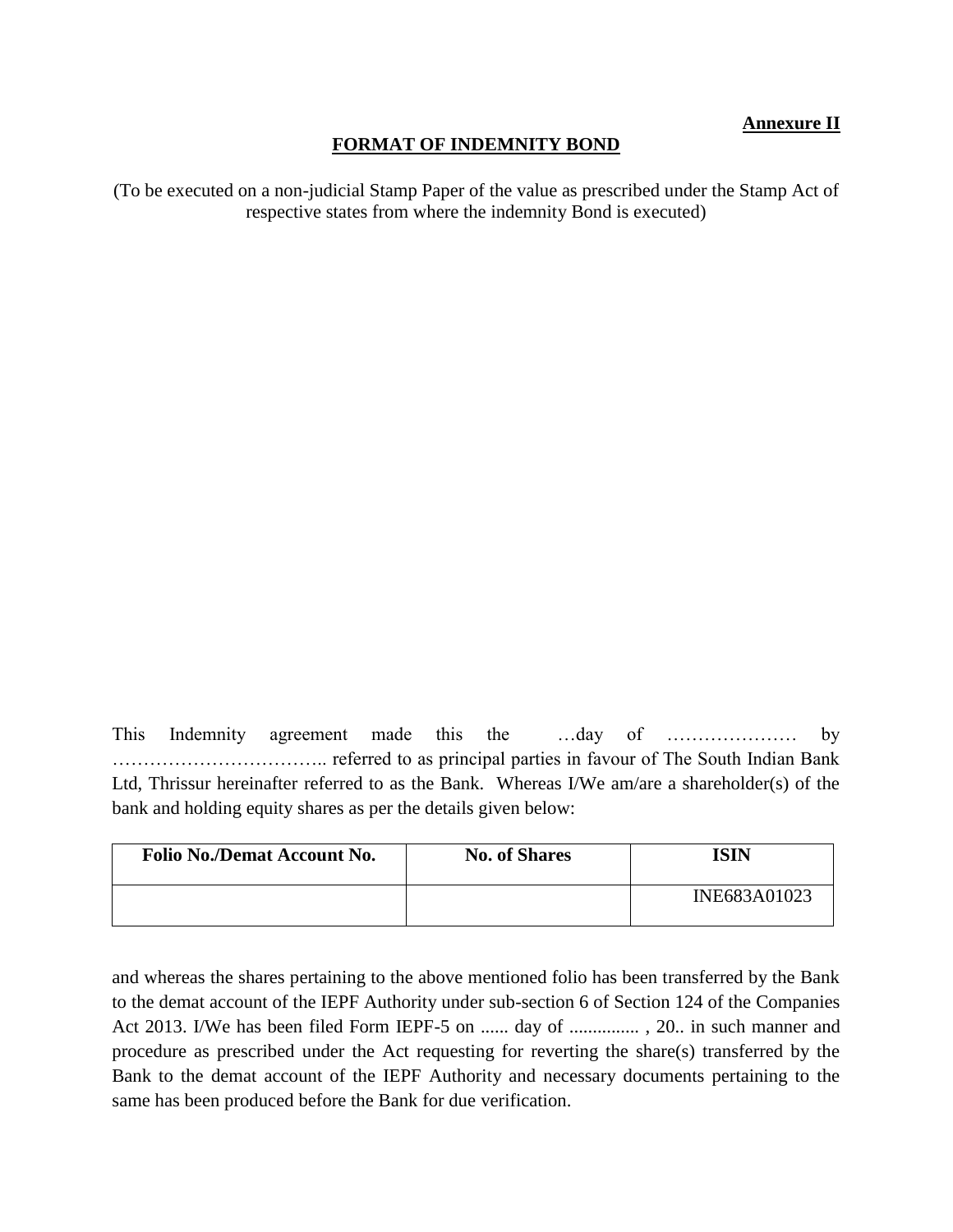Now this indemnity agreement witnesseth that in consideration of the IEPF Authority, I/We do hereby agree and undertake to indemnify the Investor Education and Protection Fund Authority to the extent of any claim not exceeding the shares hereinbefore mentioned which may be preferred against the Investor Education and Protection Fund Authority, and which it has to lawfully discharge.

I/We undertake to hold the bank, its agents, servants, etc. harmless and indemnified against any claims exceeding the shares hereinbefore mentioned and the amounts in consideration of the bank on lawfully discharging its obligation in reverting the share(s) back to me/us from the demat account of IEPF Authority.

| 1.                                                                                |             |
|-----------------------------------------------------------------------------------|-------------|
| [Name of 1 <sup>st</sup> holder]                                                  | (Signature) |
|                                                                                   |             |
| 2.                                                                                |             |
| [Name of $2^{nd}$ holder]                                                         | (Signature) |
|                                                                                   |             |
| In witness thereof I/We have signed this on the day and the year mentioned above. |             |
|                                                                                   |             |
|                                                                                   |             |
| [Name]                                                                            | (Signature) |
|                                                                                   |             |
| 2.                                                                                |             |
| [Name]                                                                            | (Signature) |
|                                                                                   |             |